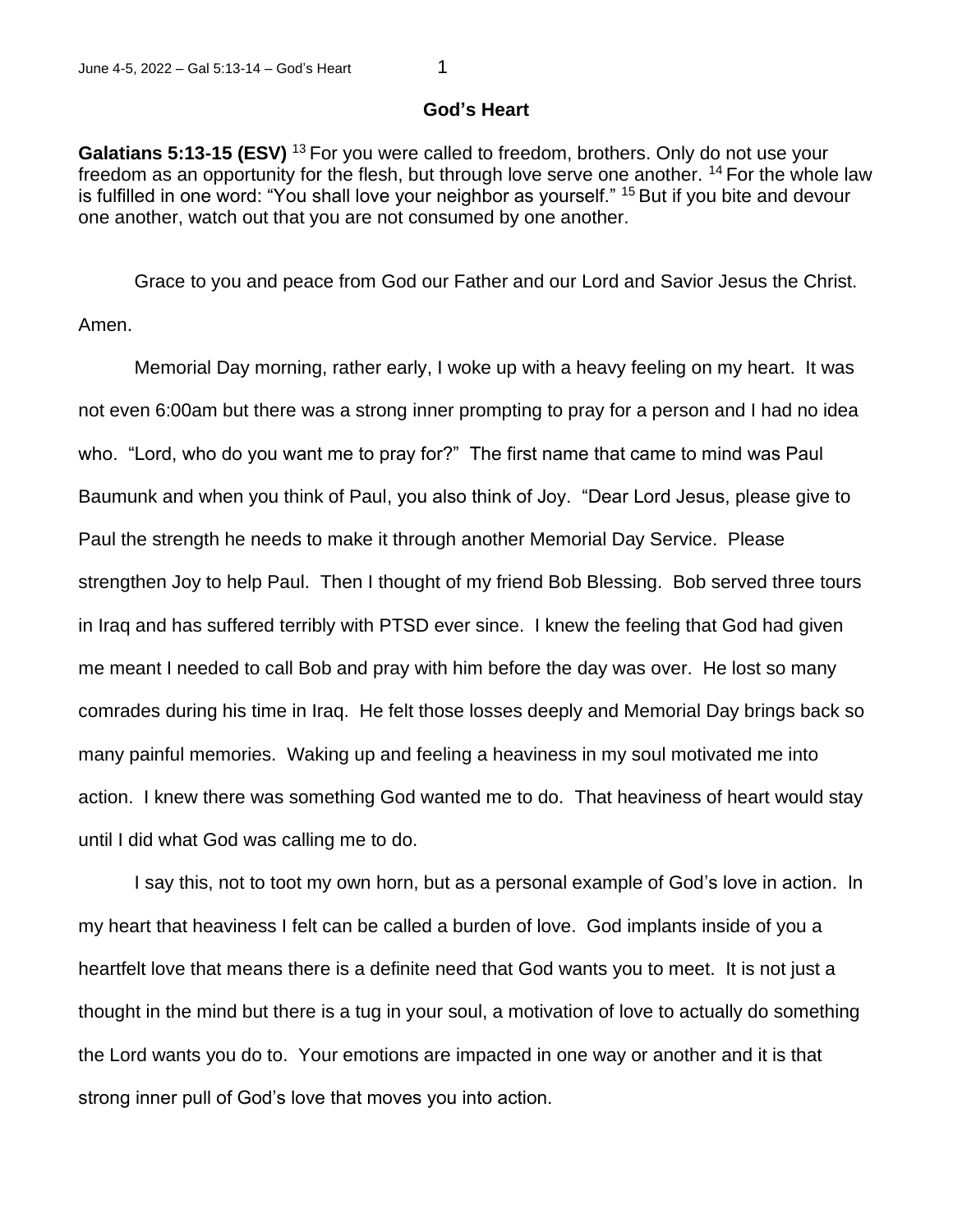**Galatians 5:13 (ESV)** <sup>13</sup> For you were called to freedom, brothers. Only do not use your freedom as an opportunity for the flesh, but through love serve one another. **Galatians 5:13 (NLT2)** <sup>13</sup>For you have been called to live in freedom, my brothers and sisters. But don't use your freedom to satisfy your sinful nature. Instead, use your freedom to serve one another in love. This past week I read a chapter in a book that I will now quote from. The author makes the point that the term love is thrown around so much that it has lost its deep meaning, especially in the way the term means in how we are to treat each other. I can say, "I love coffee" and I do, especially from Dunkin Donuts. I can also say I love my daughter's dog and yes, I do. I can also say I love my daughter. Each time the term love has a completely different meaning. I am sure no husband has ever said to his wife, I love you in the equal amount that I love pizza. So, the term love can often be meaningless until it is properly defined.

To begin with I am talking about the type of love that God asks of us to give away to each other. In the Greek it is called agape, unconditional love given to someone and expecting nothing in return. Having said that please do not say to someone, "I agape you," unless you are Greek of course. They will wonder what you have been drinking.

In the book The Wisdom Of Your Heart – Discovering the God-Given Purpose and Power of Your Emotions, the author writes, *"Agape isn't just a theological concept or philosophical ideal. It's not a contract God has to keep but we don't. Agape is real love, really and truly an emotion. It's an emotion God has for you [God feels love toward you] and for the world; it's an emotion you have as well. You may have felt only the edge of what God feels, but you've felt it all the same"* (author Marca Alan Schelske, pg. 237).

There is an emotion that we have all felt. *"This emotion connects us most deeply to God's heart. When we feel it, we feel the most like God does."* It is called compassion. Compassion is that inner feeling inside of you that you identify with another person such that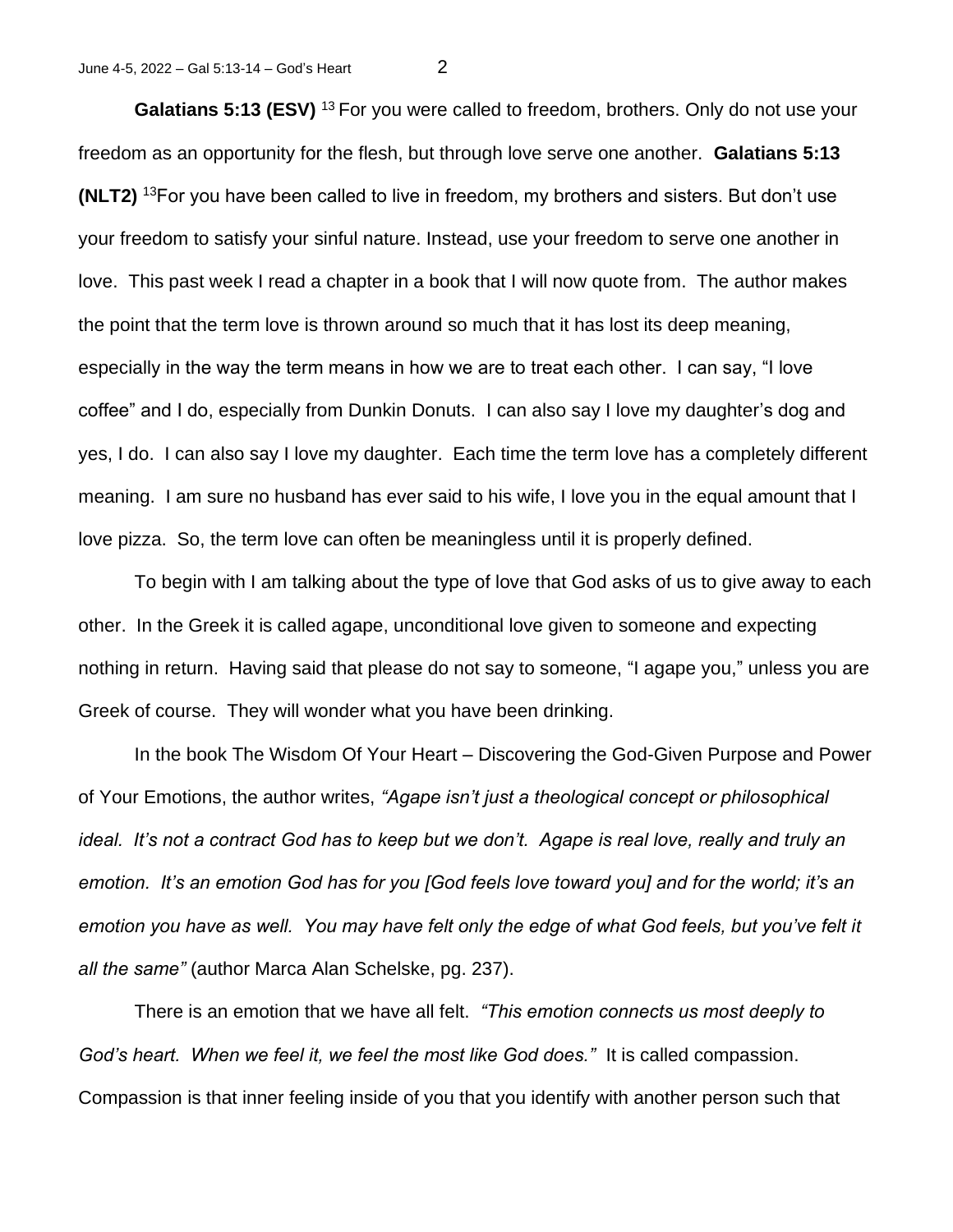you are moved to act in that person's best interest (ibid. pg. 237). It is not just a thought in your head, it is a feeling in your gut that moves you to act.

Second, as an emotion, compassion is unique. It is an emotion of identification. You see a person dropping all of their groceries in the parking lot. Your heart goes out to that person. You identify with that person. You feel with that person. The Latin term for compassion combines com (meaning with) and pati (to suffer), expressing the idea to suffer with someone. I have seen so many of you hurting for the people in Ukraine so much so that you were moved to action in prayer, financial support, doing mailings and more. To me that is an example of God's unconditional love, an act of compassion, and expecting nothing in return. It is that pull, that tug of the heart, a deep feeling that motivates you to take action. You sense their suffering, and you know you have to do something.

The police all across the country had a terrible week last week due to the shootings in Texas. There is anger in the air and tension toward the police. They all feel it deeper than we know. Last Sunday and Monday I had the opportunity to pray with two police individually. Before I left, I looked at each of them right in their eyes and said, "Kurt, I love you." "Tommy, I love you." The expression on their faces was priceless. One of them, their eyes got really moist, and the other one hugged me tightly. What was happening there? "Strong inner prompting to stop and pray. To not stop would be to disobey God. Secondly, in prayer God's Holy Presence, God's holy love was right there, and they could feel it. It is a holy moment and yes, God's love impacts our emotions. We want to give it away. God gives it to us so we will give it away. We love because He first loved us. Loving one's neighbor fulfils the Law Paul says.

Compassion moves you to act. It is wrong to just sit on it and do nothing. My daughter had car problems a few weeks ago. She stopped because she heard something wrong with her car, something underneath the car. A bystander saw this and asked her what was wrong. She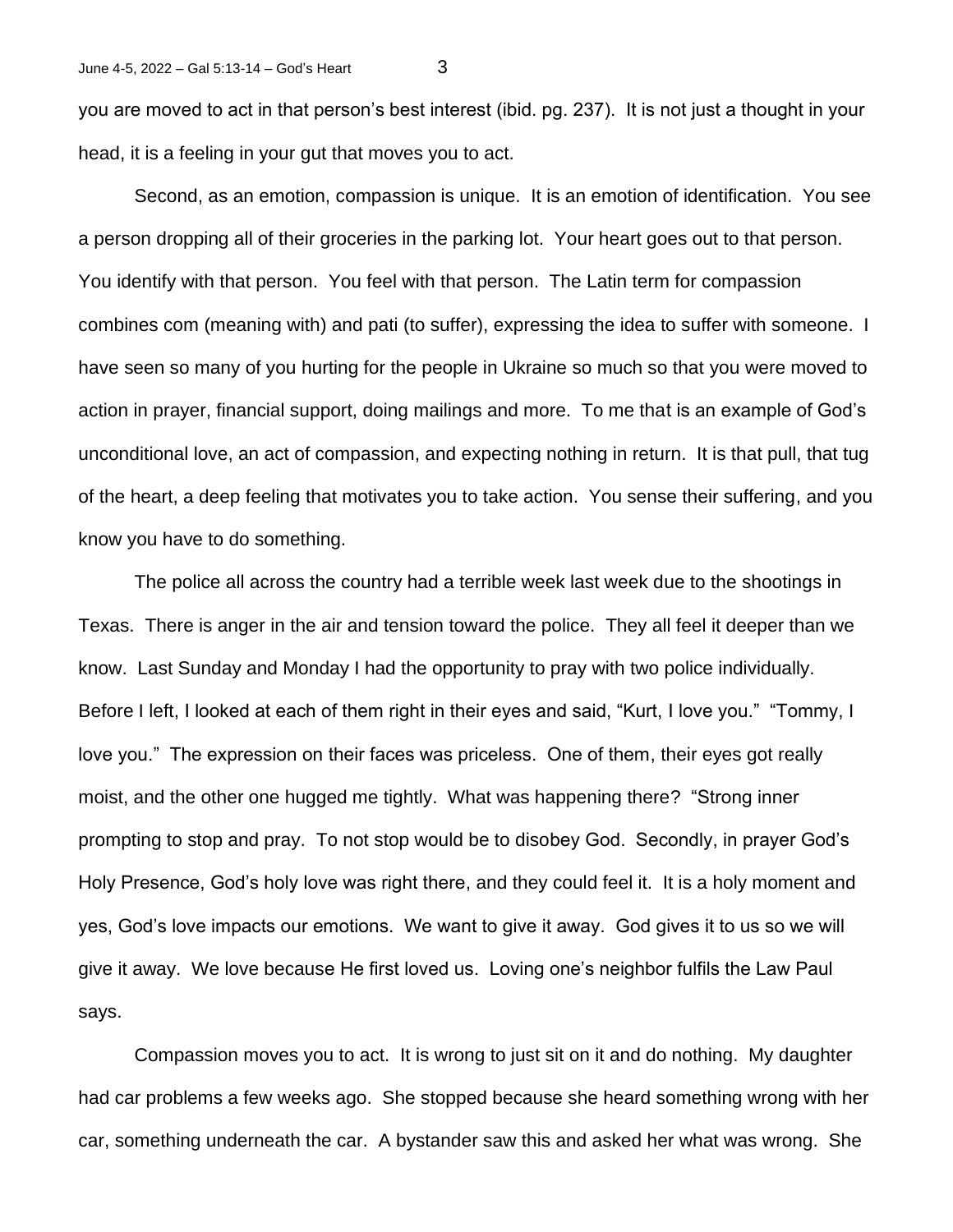told him there was a banging noise under the car. This bystander literally crawled underneath the car and did something to it and the noise did not reoccur. I knew what was wrong with the car, a particular shield had fallen down. Later I took her car into my mechanic and told him to fix it. They put the car up in the air and that shield had been put in place perfectly by the person who crawled underneath the car. I thank God for the young man that helped my daughter. Whether or not he was an angel I do not know. But when you are moved with compassion to help another person you are God's angel, God's messenger sent to help a person or persons in need. Something, namely God's love, moves you to do something to meet the given need. We weep with those who weep, and we rejoice with those who rejoice. We identity with a given need and we know exactly what to do to help.

This is an illustration I am using because it summarizes what I am trying to say. Several years ago, a dear friend and I were driving down the freeway, exceeding the speed limit just a little bit. I saw a huge station wagon pulled over on the shoulder. As we went bombing by the car, we saw it had a flat tire with a young mother and three children inside the car. I literally slammed on brakes and pulled over onto the shoulder. We got out and I could see her flat tire had done some damage to the car. With her window still closed I told her my friend and I would change her tire for her. Yes, she was nervous. Let me tell you why we stopped. When I saw that young mother with three children, my heart went out to her. A young mother with three little children and a flat tire made me think of the young mothers I know and how they would appreciate help. To make a short story longer, after changing the tire I told her that I would drive her car to the next exit and gas station and she and her children could ride in my car with my friend driving and that we did. The spare tire was huge, and you could only turn the steering wheel so far. She agreed to it, and off we went.

If you think I want you do stop every time a car is pulled over you have missed the point. These days, especially on the freeway, we have phones and we can dial for help. My daughter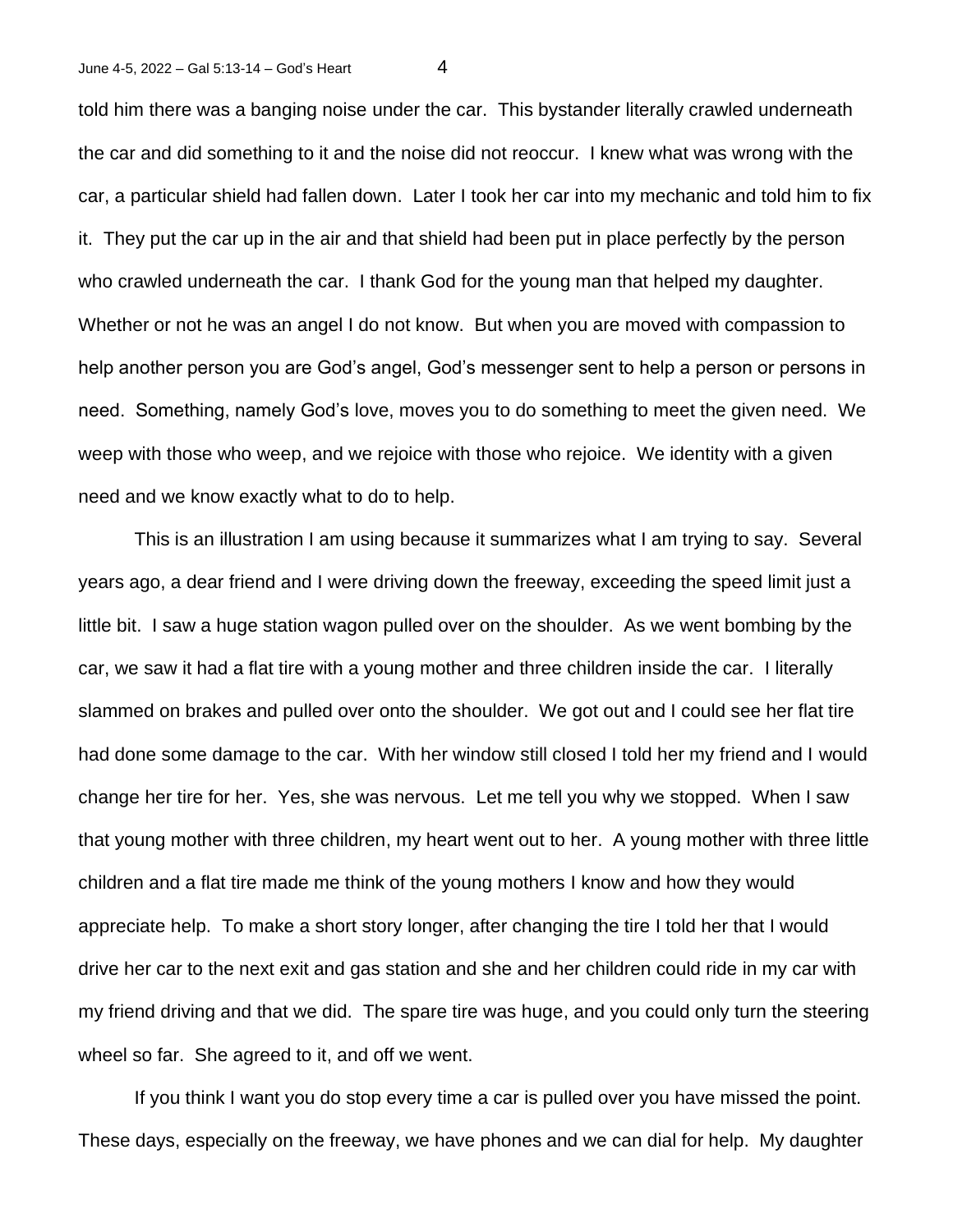was in a safe place when she pulled over. God's love, which I am calling compassion, begins with an emotion; you identity with the person in need, and God's love motivates you to reach out and help. Not all people are willing to receive help. If you are told to go away, then go away. Not all people wanted the help of Jesus, let alone you and me. Compassion is a combination of the intellect and emotion, a feeling you have and you know you have to do something. Please know God is the one who created emotions and God feels deeply. At the center of God is love, a holy love. It is that love that he gives to us that motivates us to act.

"For God so loved the world that He gave his only Son that whosoever believes in Him will not perish but have everlasting life." God looked at the world and saw it was perishing. God could not just fall asleep or take a nap. God knew He had to do something. God was moved by His loving compassion to do something. God is not detached somewhere ignoring all that He sees. *"God's solution was to enter into our problem to be with us. It is called the incarnation. Through Jesus, God became one of us, the ultimate expression of identification. The King of*  the universe took on the human struggle of human life, the indignity of puberty, the insecurity of *poverty, the fear of living in an occupied nation, the injustice of being falsely accused, the dread of being arrested, the physical pain of torture, the heartache of being abandoned, and the suffering of being separated from the Father"* (ibid pg. 239).

God did this not just to solve a problem. He did it to be with us. Immanuel means God with us. God entered into our experience. In Jesus, God identified with us. God felt what we feel (ibid pg. 239). That my friends is compassion.

Please do not just intellectualize God's agape love. It is other-centered love that motivates you to identify with another's need to act to help. It is a real emotion and you have felt it. And when you do, you are feeling in a small way how God feels toward you, toward the people around you, toward the whole world. "When you step out to serve someone because of that feeling, you are mirroring God's heart, entering into someone else's experience because of